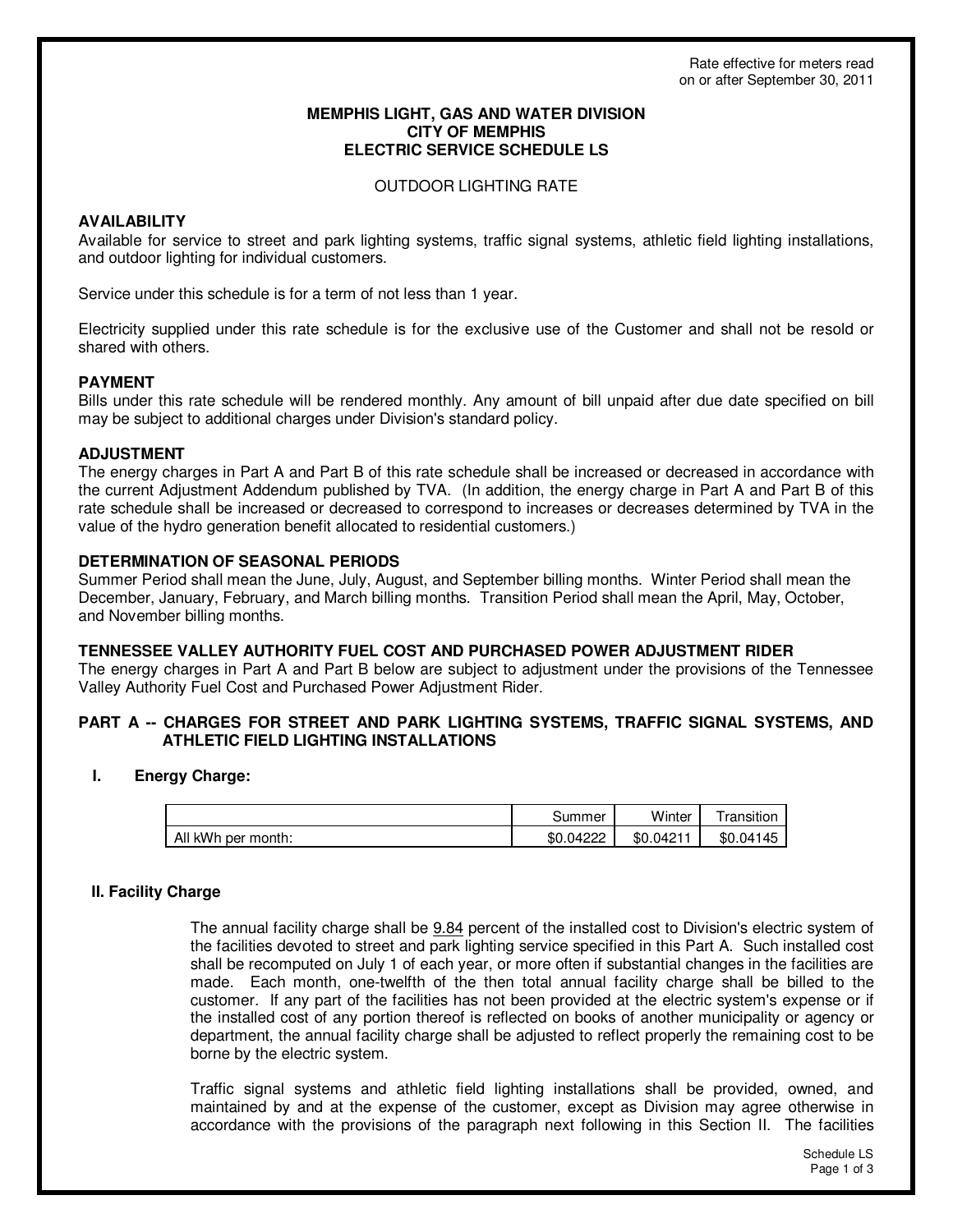Rate effective for meters read on or after September 30, 2011

necessary to provide service to such systems and installations shall be provided by and at the expense of Division's electric system, and the annual facility charge provided for first above in this Section II shall apply to the installed cost of such facilities.

When so authorized by policy duly adopted by Division's governing board, traffic signal systems and athletic field lighting installations may be provided, owned, and maintained by Division's electric system for the customer's benefit. In such cases Division may require reimbursement from the customer for a portion of the initial installed cost of any such system or installation and shall require payment by the customer of a facility charge sufficient to cover all of Division's costs (except reimbursed costs), including appropriate overheads, of providing, owning, and maintaining such system or installation; provided that, for athletic field lighting installations, such facility charge shall in no case be less than 12 percent per year of such costs. Said facility charge shall be in addition to the annual facility charge on the facilities necessary to provide service to such system or installation as provided for in the preceding paragraph. Replacement of lamps and related glassware for traffic signal systems and athletic field lighting installations provided under this paragraph shall be paid for under the provisions of paragraph A in Section IV.

#### **III. Customer Charge** -Traffic Signal Systems and Athletic Field Lighting Installations.

Division shall apply a uniform monthly customer charge of  $$2.71$  for service to each traffic signal system or athletic field lighting installation.

#### **IV. Replacement of Lamps and Related Glassware** -Street and Park Lighting

Customer shall be billed and shall pay for replacements as provided in paragraph B below, which shall be applied to all service for street and park lighting.

A. Division shall bill the customer monthly for such replacements during each month at Division's cost of materials, including appropriate storeroom expense.

B. Division shall bill the customer monthly for one-twelfth of the amount by which Division's cost of materials, including appropriate storeroom expense, exceeds the product of 3 mills multiplied by the number of kilowatt-hours used for street and park lighting during the fiscal year immediately preceding the fiscal year in which such month occurs.

## **METERING**

For any billing month or part of such month in which the energy is not metered or for which a meter reading is found to be in error or a meter is found to have failed, the energy for billing purposes for that billing month or part of such month shall be computed from the rated capacity of the lamps (including ballast) plus 5 percent of such capacity to reflect secondary circuit losses, multiplied by the number of hours of use.

#### **REVENUE AND COST REVIEW**

Division's costs of providing service under Part A of this rate schedule are subject to review at any time and from time to time to determine if Division's revenues from the charges being applied are sufficient to cover its costs. (Such costs, including applicable overheads, include, but are not limited to, those incurred in the operation and maintenance of the systems provided and those resulting from depreciation and payments for taxes, tax equivalents and interest.) If any such review discloses that revenues are either less or more than sufficient to cover said costs, Division shall revise the above facility charges so that revenues will be sufficient to cover said costs. Any such revision of the annual facility charge provided for first above in Section II of Part A of this rate schedule shall be by agreement between Division and TVA.